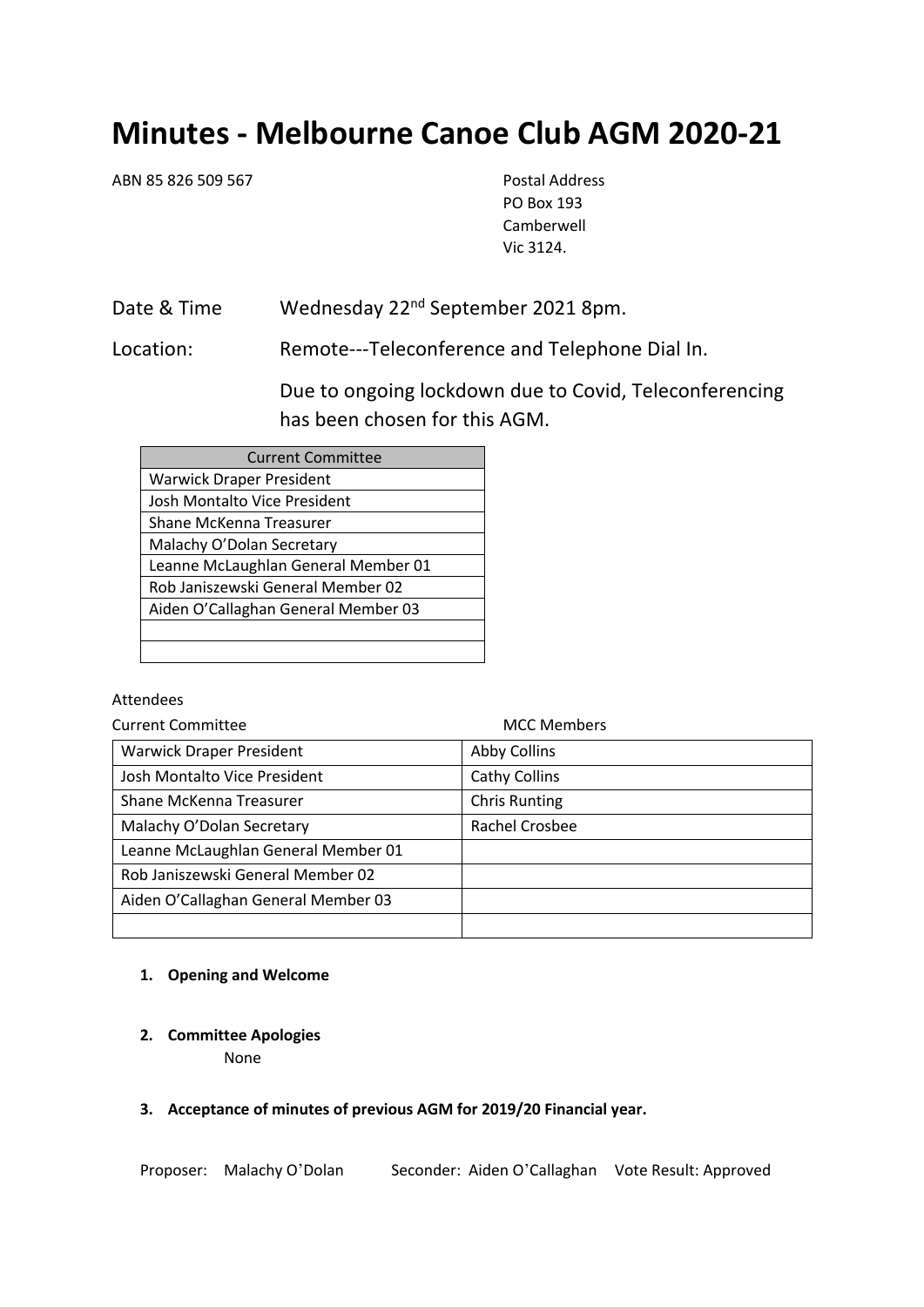## **4. Matters arising from Minutes of AGM 2019/20 Financial Year**

None

## **5. Presentation of Financial Report FY 2020-21 (Shane Mc Kenna Treasurer)**

The Treasurer has submitted the report and is the proposer. The accompanying notes page should also be issued to meeting attendees to provide a summary of the main financial points.

#### **6. Adoption of Financial Report**

Proposer: Shane McKenna Seconder: Warwick Draper Vote Result: \_Approved

Please ensure that:

- a) A second committee member signs the Regulation 15 Form 1 to state that the financial report gives a true and fair view of the financial performance and position of the Club.
- b) A committee member signs the form stating that the financial statement was submitted to the members of the association at the annual general meeting.

## **7. Presentation of Presidents Report FY 2020-21 (Warwick Draper President)**

#### **8. Adoption of Presidents Report**

Proposer: Warwick Draper Seconder: Aiden O'Callaghan Vote Result: Approved

#### **9. Setting Membership Fees for next Financial Year 2021/22**

It is proposed that the membership fees remain the same as previous FY 2020/21, which reflects the fee structure of Paddle Vic.

Current fee structure below proposed for the upcoming 2021/22 Financial Year. Is the categorisation Come and Try to be included in the Fee Structure?

| <b>Membership Category</b> | <b>Fee</b>                                   |
|----------------------------|----------------------------------------------|
| Full Adult                 | \$30                                         |
| Full Junior (U18)          | \$25                                         |
| Family                     | 30% Discount off Individual Fees (Minimum 3) |
| Volunteer                  | No Fee                                       |

Proposer: Malachy O'Dolan Seconder: Josh Montalto Vote Result: Approved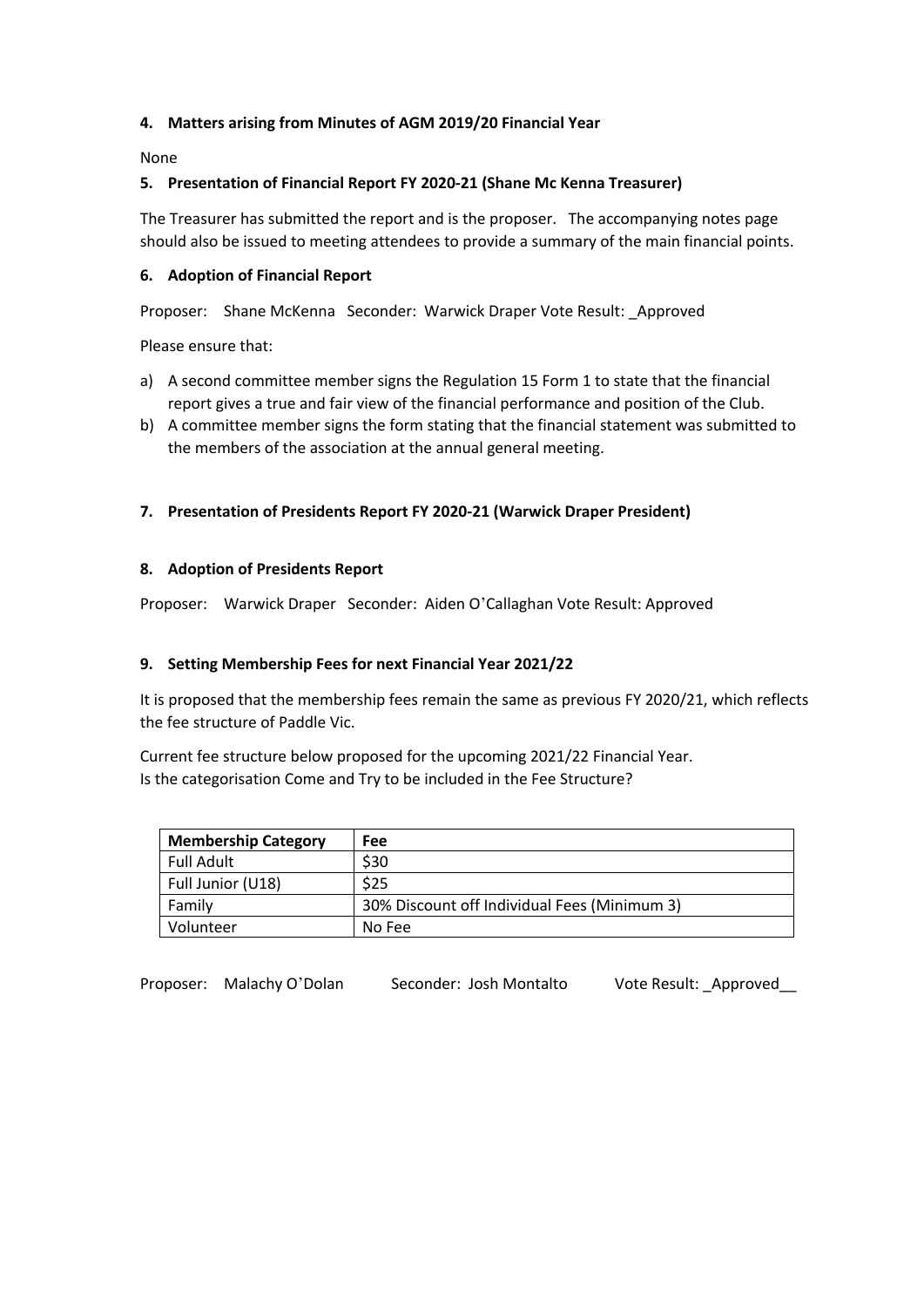#### **10. Nomination & Selection of Committee**

Signed nomination forms are required. Unless there are more nominations than positions available, no voting is required.

## **President:**

- President: Warwick Draper will renominate
- No other nominations no vote required.
- Warwick Draper re appointed President for upcoming year, 2021-22

## **Vice President:**

- Vice President Josh Montalto will renominate
- No other nominations no vote required.
- Josh Montalto re-appointed Vice President for upcoming year, 2021-22

## **Treasurer:**

- Treasurer: Shane McKenna will renominate
- No other nominations no vote required.
- Shane McKenna re-appointed Treasurer for upcoming year, 2021-22

## **Secretary:**

- Secretary: Malachy O'Dolan will renominate.
- No other nominations and no vote required.
- Malachy O'Dolan re-appointed Secretary for upcoming year, 2021-22

## **General Member 01:**

- General Member 01: Leanne McLaughlan will renominate
- No other nominations no vote required.
- Leanne McLaughlan re-appointed General Member 01 for upcoming year, 2021-22

# **General Member 02:**

- General Member 02: Rob Janiszewski will renominate
- No other nominations no vote required.
- Rob Janiszewski re-appointed General Member 02 for upcoming year, 2021-22

# **General Member 03:**

- General Member 03: Aiden O'Callaghan will renominate
- No other nominations no vote required.
- Aiden O'Callaghan re-appointed General Member 03 for upcoming year, 2021-22